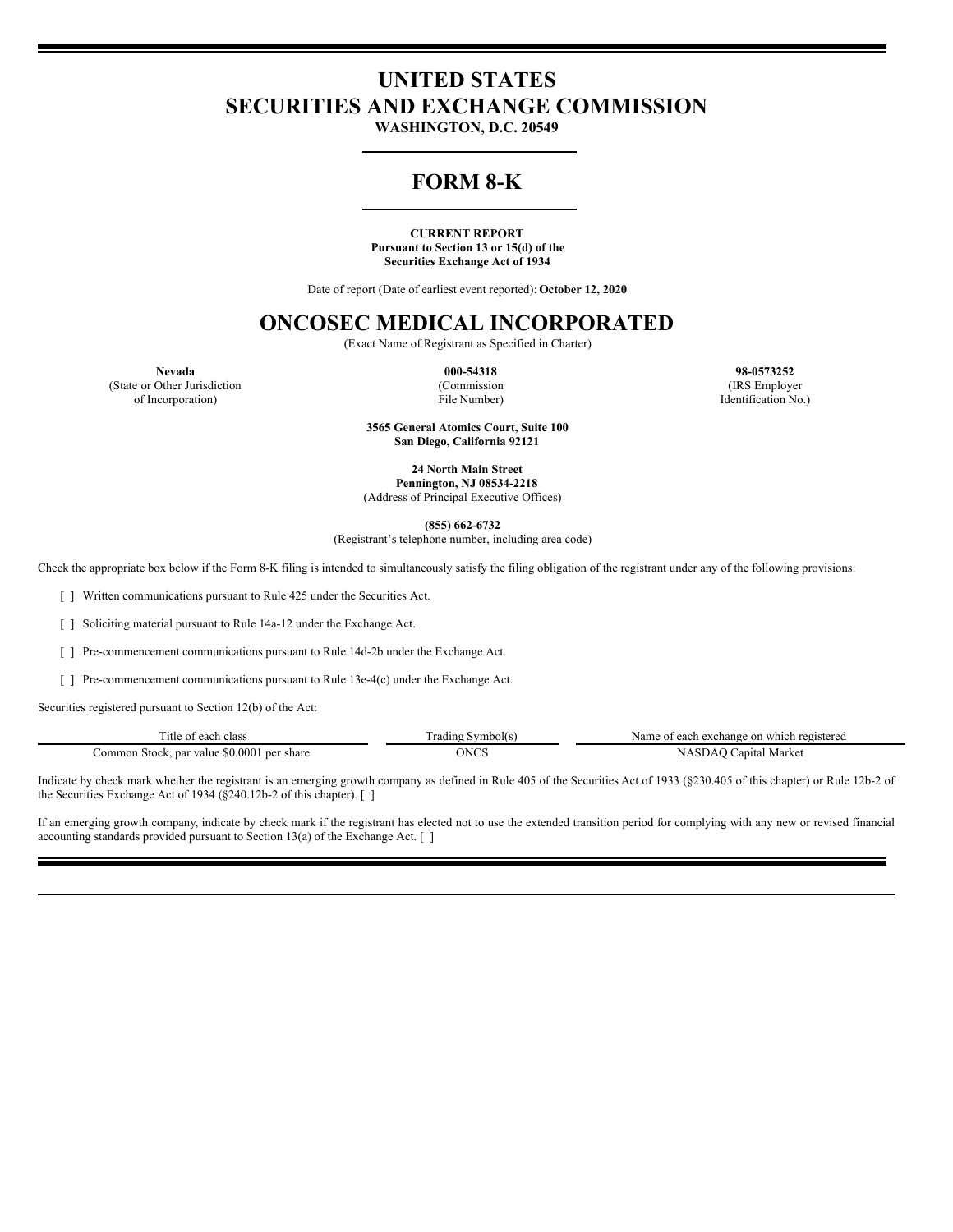### Item 5.02 Departure of Directors or Certain Officers; Election of Directors; Appointment of Certain Officers; Compensatory Arrangement of Certain Officers.

On October 12, 2020, OncoSec Medical Incorporated (the "Company") announced that Ms. Kellie Malloy Foerter, Chief Operating Officer of the Company, would be stepping down from her position with the Company, effective October 16, 2020. Ms. Malloy Foerter's decision to resign from the Company was not the result of any disagreement with the Company on any matter relating to the Company's operations, policies or practices.